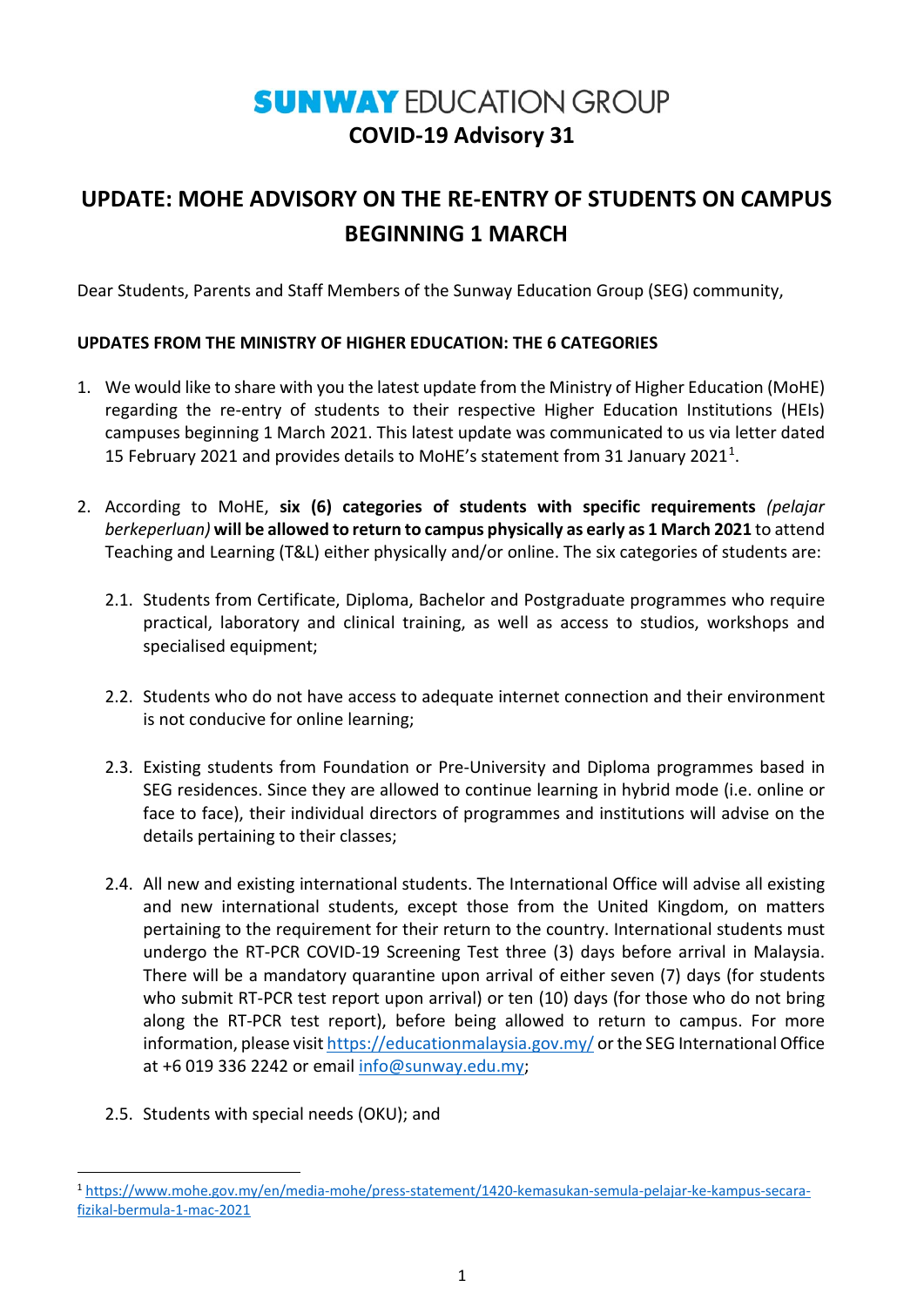- 2.6. Students who are scheduled to sit for the Malaysian University English Test (MUET) as well as international and professional bodies examinations.
- 3. Students falling within these six (6) categories will be **issued with permission letters to return to campus by their respective institutions/ schools**.
- 4. MOHE has advised that all other students are asked to continue their T&L online.

#### **MOVEMENT OF STUDENTS FROM SABAH/ SARAWAK AND INTER-STATE/ INTER-DISTRICT TRAVEL**

- 5. The Ministry also announced that students:
	- 5.1. **from Peninsular Malaysia, Labuan and Sabah returning to Higher Education Institutions (HEIs) in Sarawak:** 
		- a. are **REQUIRED** to do RT-PCR Swab Test within three (3) days before the flight to Sarawak; and
		- b. must undergo a 14-day quarantine at a quarantine centre set by the State Government. The cost of the quarantine will be borne by the Sarawak State Government
	- 5.2. **from Peninsular Malaysia, Labuan and Sarawak returning to HEIs in Sabah**:
		- a. are **REQUIRED** to do RT-PCR Swab Test within three (3) days before the flight to Sabah

#### 5.3. **from Sabah returning to HEIs in Peninsular Malaysia:**

a. are **REQUIRED** to do RT-PCR Swab Test within three (3) days before the flight

# 5.4. **from Sarawak returning to HEIs in Peninsular Malaysia:**

- a. are **NOT REQUIRED** to undergo the swab test.
- 6. Costs for the swab test for students' entry to Sabah and Sarawak as well as for Sabah students leaving Sabah will be borne by the Ministry of Health (MOH). Further details to be announced in due course.
- 7. Students who need to **cross district or state lines** to return to campus are **required to obtain the necessary travel permit and approval from the respective police station** nearest to them. When applying for the travel permit, **please remember:**
	- 7.1. to bring along the letter issued by your institution;
	- 7.2. to fill up the inter-district/ inter-state form beforehand. Form for travel from MCO states downloadable [here](https://www.rmp.gov.my/docs/default-source/permit-pergerakan-perintah-kawalan-pergerakan-(pkp)/borang-permit-pergerakan-perintah-kawalan-pergerakan-(pkp).jpeg) and form for CMCO states can be downloaded [here;](https://www.rmp.gov.my/docs/default-source/Penerbitan/borang-permit-pergerakan-pkpb.pdf?sfvrsn=2) and
	- 7.3. to prepare **two (2) copies** of said documents.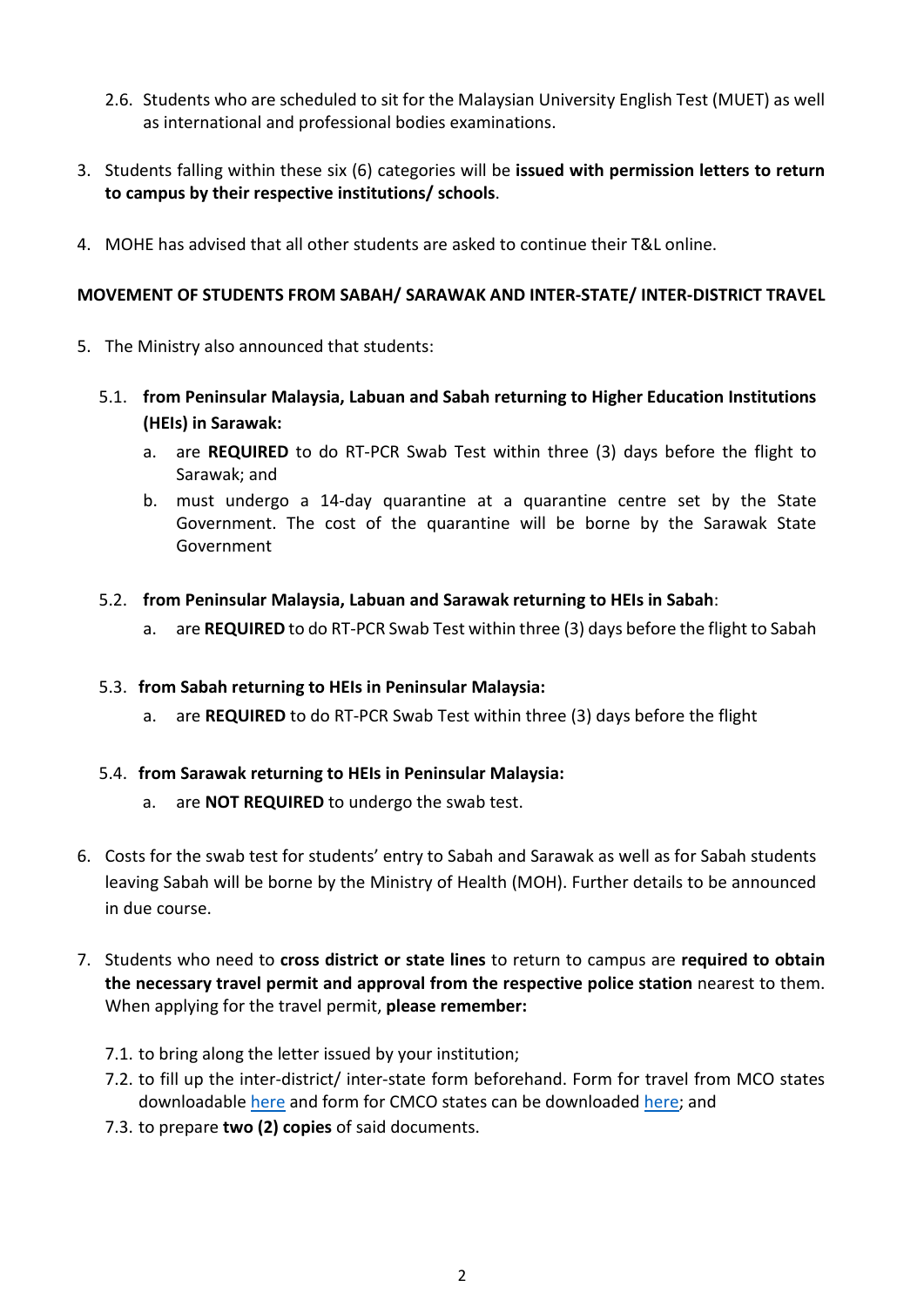#### **ISOLATION AND CAMPUS RE-ENTRY**

- 8. **All students who will be staying in SEG residences** coming from MCO/ CMCO states **will be required undergo a 10-day isolation** upon their return to their residence. The Residence Management Team will be providing guidance to students living in our residences on the latest MoHE requirements as well as the support that will be provided throughout.
- 9. Students **requiring entry to campus daily or based on their class/ laboratory/ practical/ exam schedules**, will be allowed to do so in line with the existing entry SOPs, which include getting their temperature checked and filling up the e-declaration/ MySejahtera form at all entrance points.
- 10. For students **who may not be able to return to campus for various reasons**, please contact your respective Institutions/ Schools. Rest assured that your learning will not be compromised. Please contact your respective Institutions/ Schools for specific information regarding your individual programmes.

# **HYBRID TEACHING & LEARNING THROUGHOUT 2021**

- 11. We are committed towards ensuring that our students attain their programme learning outcomes. We understand that the rapidly evolving nature of the COVID-19 pandemic has impacted the T&L process, which has had to alternate between online and physical learning.
- 12. As such, please be informed that the **T&L delivery for taught programmes in 2021 will be conducted via hybrid learning mode, i.e. online and face-to-face, as applicable.** This means that even if the campus is allowed by the authorities be fully opened for face-to-face classes later this year, students who are unable to return for the physical classes will still be able to access their classes online for the rest of the year.
- 13. We believe that this approach will enable our students, as well as parents, to plot their education plans with some confidence in these uncertain times. It is also part of our commitment to ensure that no learner is left behind in this new normal and that education is always accessible to all our students at all times.
- 14. Our institutions/ schools will provide further clarity on the approach based on the delivery mode of the respective programmes.

# **OTHER MATTERS AND CONCLUSION**

- 15. We are continuously reviewing and improving our SOPs to safeguard the health and safety of all our students, staff and individuals accessing our campuses. For instance, in anticipation of our students return, we will be increasing signages and re-aligning public spaces throughout campus to ensure that physical distancing is always observed. Anyone not in compliance with the SOPs will be asked to leave the campus premises by our security personnel.
- 16. We would also like to add that students and staff play a role in reminding each other to strictly comply with the SOPs. Please remind your colleagues or friends if they have momentarily forgotten to observe the SOPs. If you are exhibiting COVID-19 symptoms (such as high